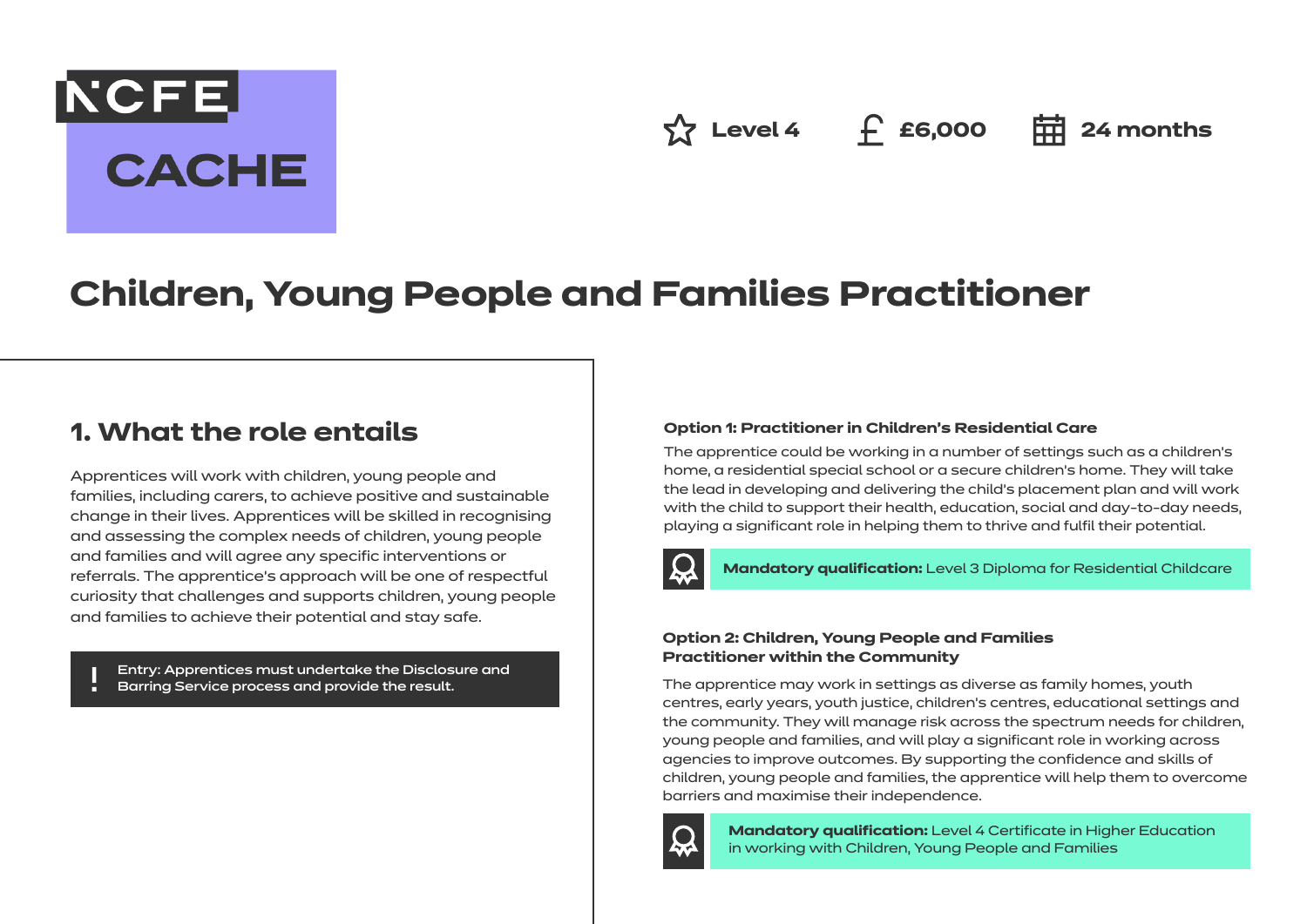#### **2. On-programme assessment**

Before entering Gateway, the apprentice must complete the following on-programme assessment requirements:

- The mandatory qualification specified in the option chosen
- Level 2 English and maths
- A Portfolio to support the Competence Interview.

#### **3. Gateway requirements**

The employer, independent training provider (ITP) and apprentice make the decision to take the apprentice through Gateway. The apprentice must achieve all the required on-programme elements before they enter Gateway, as well as hold a current DBS certificate.



#### **4. End-point assessment**

The end-point assessment (EPA) for Children, Young People and Families Practitioner contains 2 methods of assessment:

#### **Observation of Practice (50%)**

The Observation of Practice will last for 80-90 minutes, and will take place during the course of an apprentice's normal work day and will assess their application of knowledge, skills and behaviours (KSBs).

The Observation of Practice should take place before the Competence Interview and where reasonably practicable, should take place on the same day.

**Grade weighting** – the Independent End-Point Assessor (IEPA) grades the Observation of Practice as a Pass or Distinction.

#### **Competence Interview informed by Portfolio (50%)**

The Competence Interview is a structured discussion of 55-60 minutes between the apprentice and the IEPA, focusing on the work covered in the Portfolio. There will be probing questions and discussion about the professional practice undertaken within the course of the apprentice's work, based on the application of core KSBs.

The Portfolio will not be assessed, but it will be used to inform the questioning for the Competence Interview.

**Grade weighting** – the IEPA grades the Competence Interview as a Pass or Distinction.

**[View the full IfATE Children, Young People](https://www.instituteforapprenticeships.org/apprenticeship-standards/healthcare-assistant-practitioner/)  [and Families Practitioner standard](https://www.instituteforapprenticeships.org/apprenticeship-standards/children,-young-people-and-families-practitioner-v1-0)**